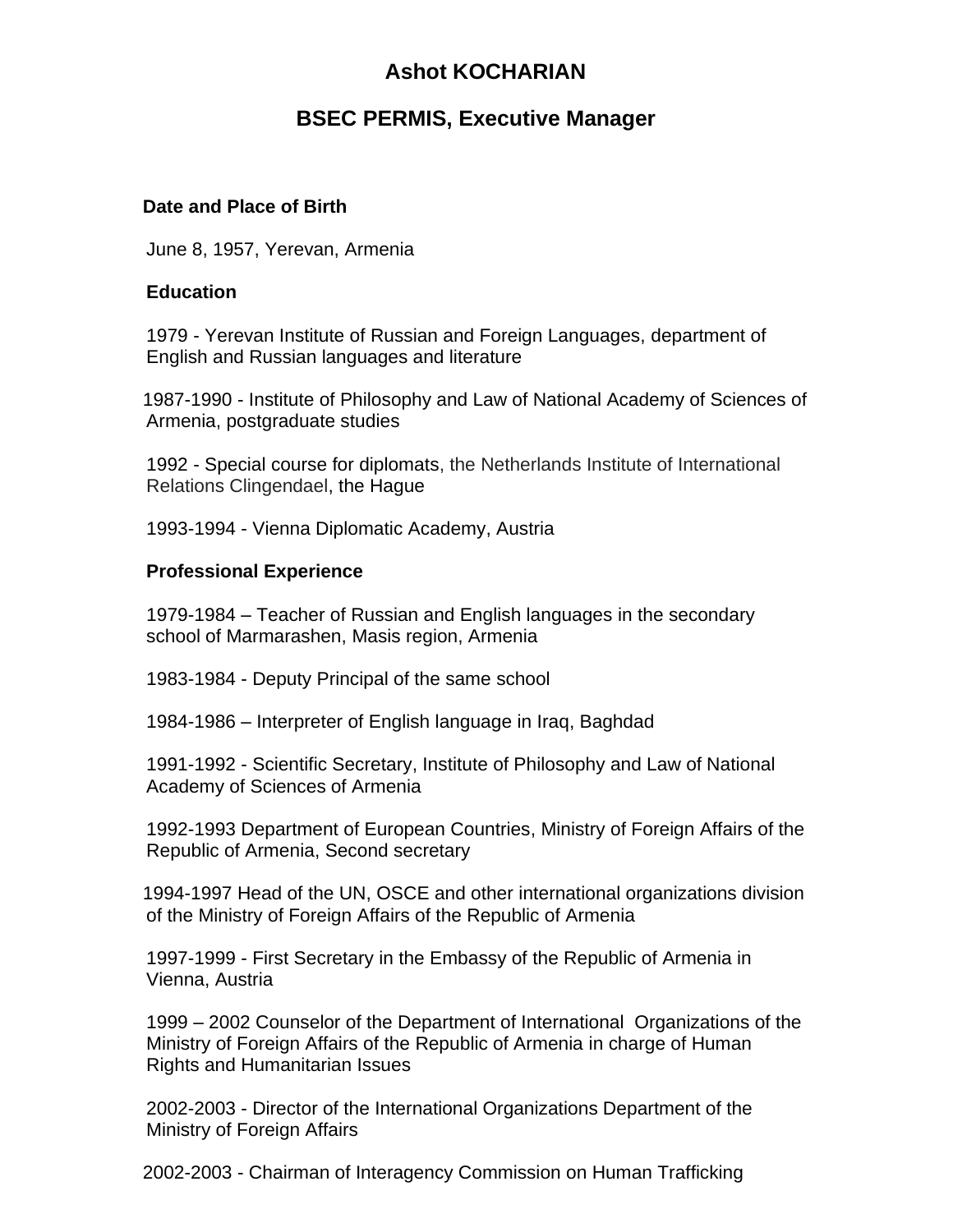2003 -2005 - Press Secretary of the President of the Republic of Armenia

February 2005 – August 2009, Ambassador Extraordinary and Plenipotentiary of the Republic of Armenia to the Republic India

July 2005 – August 2011 Ambassador Extraordinary and Plenipotentiary of the Republic of Armenia to Indonesia (with residence in New Delhi).

October 2005 –August 2009 Ambassador Extraordinary and Plenipotentiary of the Republic of Armenia to Sri Lanka (with residence in New Delhi).

July 2006 – August 2009 Ambassador Extraordinary and Plenipotentiary of the Republic of Armenia to Nepal (with residence in New Delhi).

March 2009 – August 2011 Ambassador Extraordinary and Plenipotentiary of the Republic of Armenia to Malaysia (with residence in New Delhi)

September 2009 – March 2016 Ambassador Extraordinary and Plenipotentiary of the Republic of Armenia to the Republic of Lebanon

Since June 2016 – Director of Bilateral and Multilateral Economic Co-operation Department, Ministry of Foreign Affairs of the Republic of Armenia

June 2016 – July 2019 Member of the Steering Committee of ICRANet (International Center for Relativistic Astrophysics Network)

2016 – 2019 Senior Official of the Republic of Armenia to BSEC

2016-2018 – Participation at the Meetings of the BSEC Committee of Senior Officials and the Council of Ministers of Foreign Affairs of the BSEC Member States, Belgrade, Kiev, Istanbul, Yerevan, Baku

June 2017- Head of delegation of the Republic of Armenia to the 36th Meeting of the BSEC Council of Ministers of Foreign Affairs, Istanbul

January 2018 – June 2018 - Chair of the BSEC Committee of Senior Officials

December 2018- Head of the delegation of the Republic of Armenia to the 37th Meeting of the BSEC Council of Ministers of Foreign Affairs, Baku

March 2018 – July 2019 - Member of the Board of Governors of the International Think Tank for Landlocked developing countries

Since 1 July 2019 – Executive Manager of the BSEC PERMIS in charge of Energy and Emergency Assistance areas

## **Academic Background**

Candidate of Philosophical Sciences

Author of several articles and translations on international relations and human rights